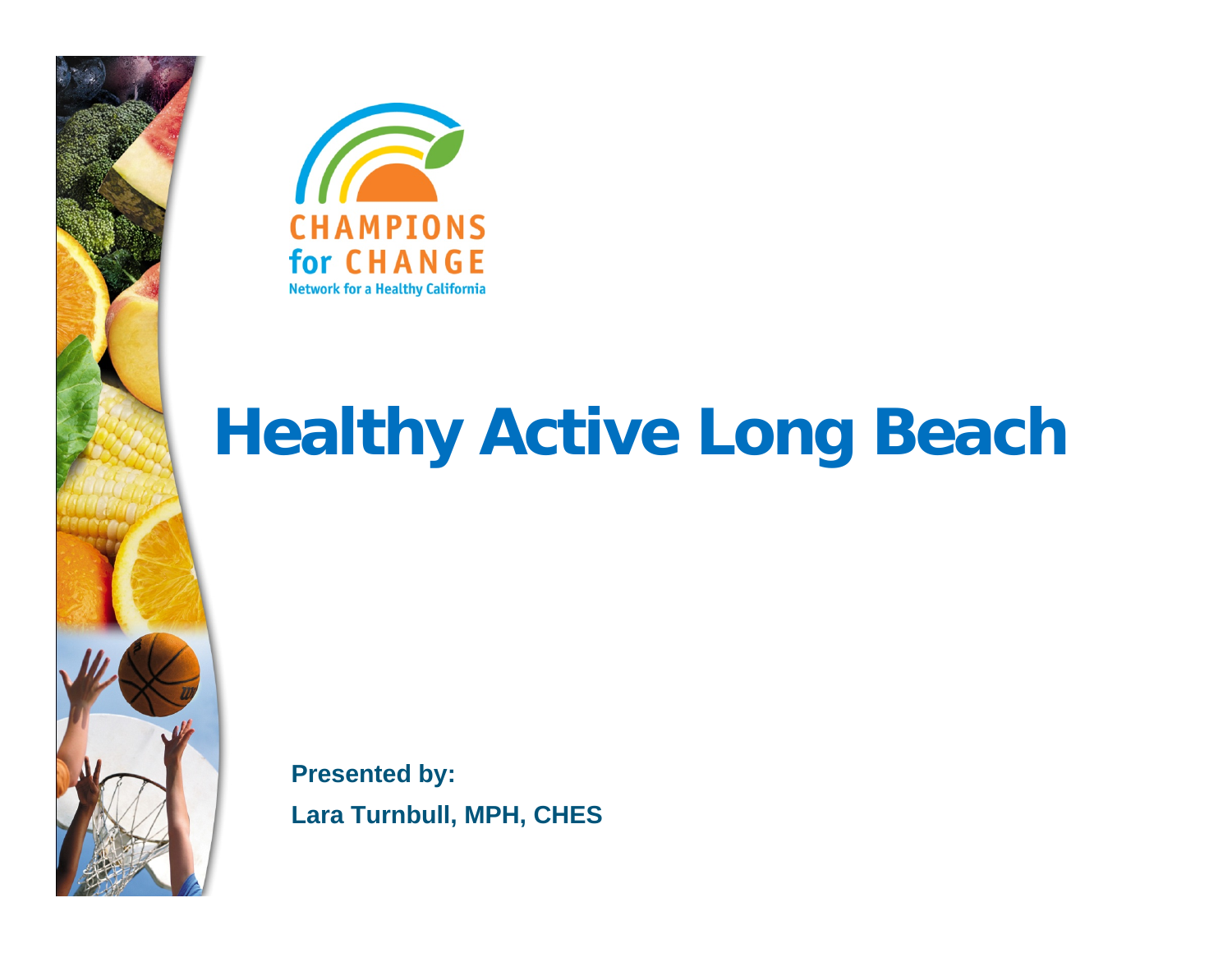- **The Healthy Active Long Beach Project was developed in 2003 to address obesity and chronic disease rates in Long Beach.**
- **Healthy Active Long Beach is funded by the USDA's CalFresh Program thru the Network for a Healthy California.**
- • **A City-Wide project, with most activities taking place in Downtown, Central, West and North Long Beach.**

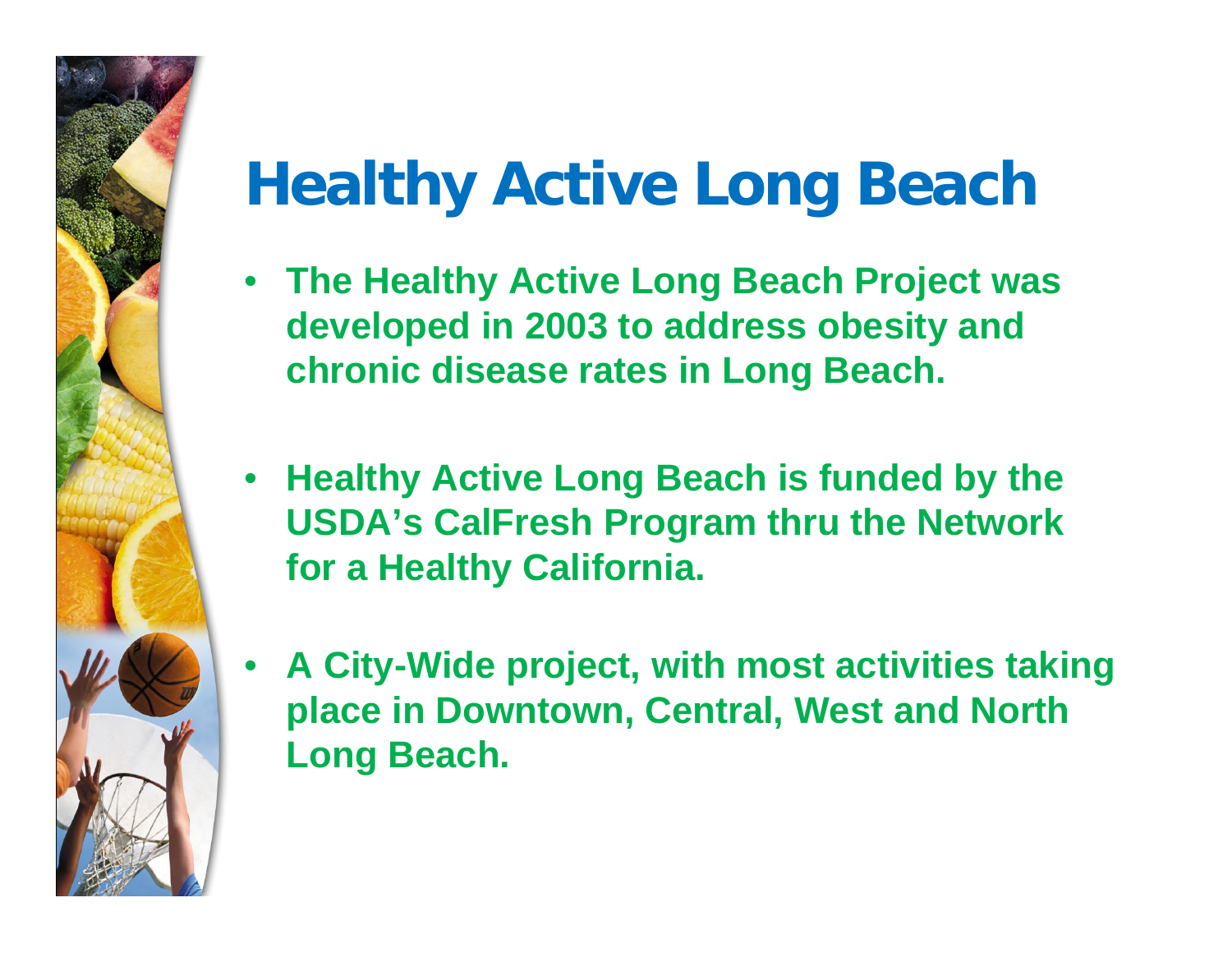• **Project Activities Include:**

#### **Fun with Food and Play!**

• **Interactive, Free Nutrition Workshops and Healthy Cooking Demonstrations taught in English and Spanish throughout Long Beach.** 

#### **Jr. Beach Runners Program!**

• **A year-round nutrition and physical activity program for 4th-5th graders conducted at afterschool WRAP sites and LB Parks. (***partnership with LB Parks & Recreation, ICES Education and RunRacing***)**

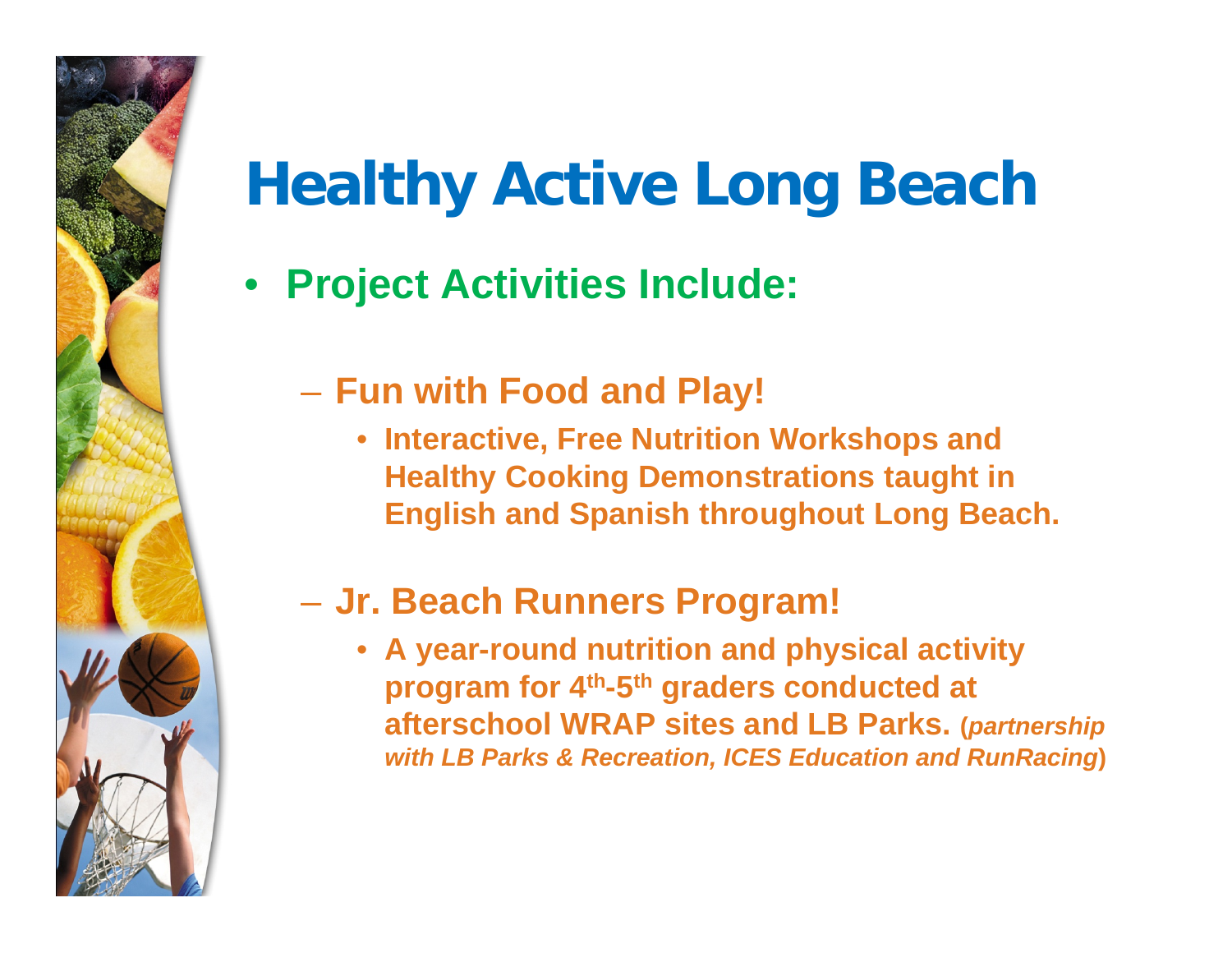• **Project Activities Include:**

#### **ReTHINK your Drink!**

• **A city-wide education and marketing campaign to increase awareness and promote drinking water while decreasing the consumption of sugar sweetened beverages.** 

#### – **Kids in the Kitchen!**

• **Co-Sponsored by the Junior League of Long Beach, Kids in the Kitchen is an annual community event focusing on healthy cooking and eating, physical activity and community safety. (***additional partners include LB Parks & Recreation, Chef Michael Poompan, CSULB Dietetics, and Miller Children's Hospital***)**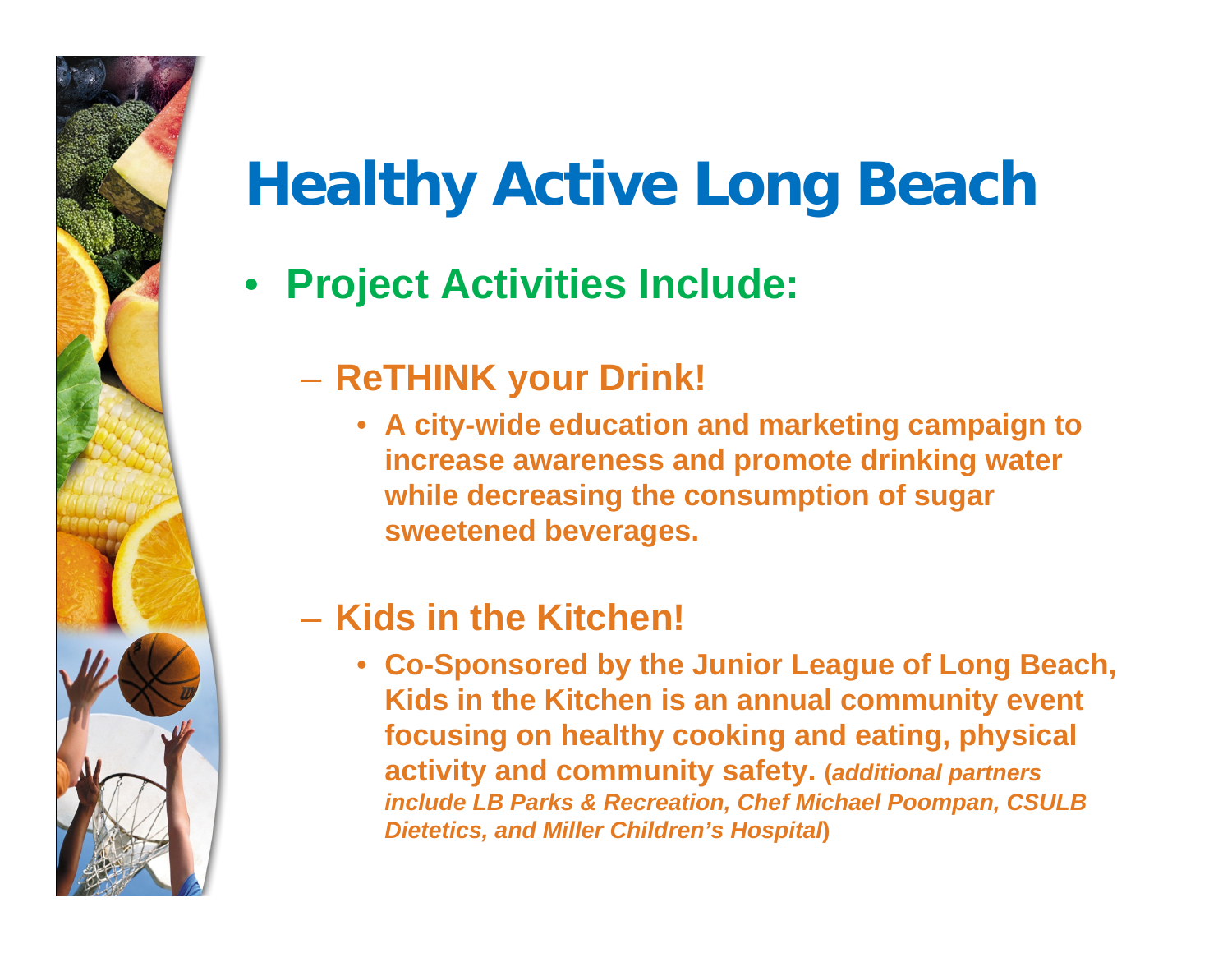• **Project Activities Include:**

#### – **Recess Breaks!**

• **Physical activity breaks and demonstrations led by Healthy Active Long Beach staff. Breaks include Hula Hoopin', Yoga, Walk-n-Talk, Instant Recess and Bean Bag Cardio!**

#### **Community Events and Health Fairs!**

• **Nutrition education, material distribution, cooking demonstrations and healthy food tasting at health fairs, farmers' markets, community gardens and community events.**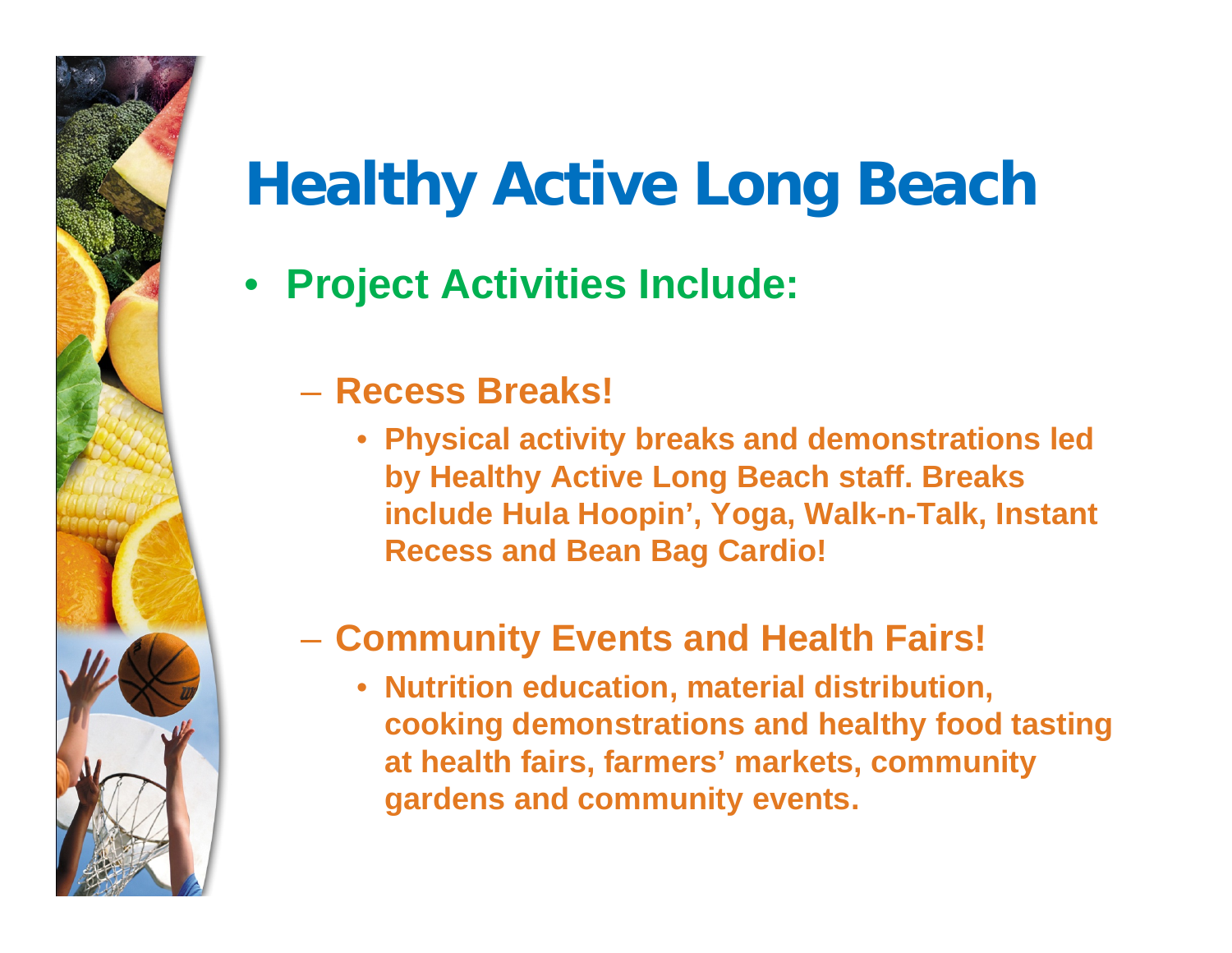• **Project Activities Include:**

## – **CX3!**

• **Communities of Excellence in Nutrition, Physical Activity and Obesity Prevention (cx3)**

#### – **Walks the Talk!**

• **Healthy Active Long Beach staff practice what they teach… marathons, bike tours, triathlons, community garden build days, charity walks, etc.**

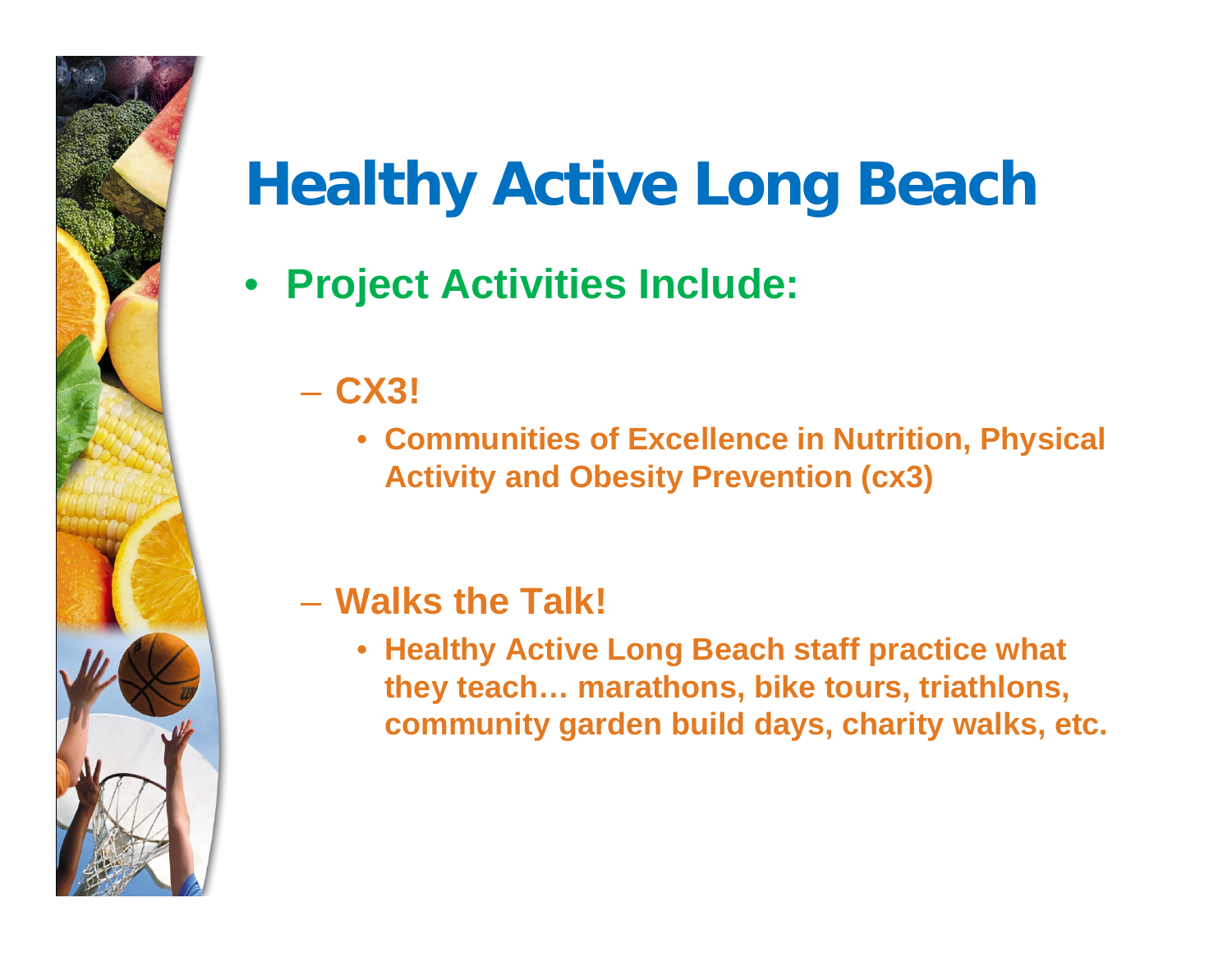### • **Partners:**

- **LB Parks and Recreation!**
- **Junior League of Long Beach!**
- **ICES Education!**
- **RunRacing!**
- – **Other Key Partners Include:**
	- **The Children's Clinic, LBUSD, LA Collaborative for Healthy Active Children, FIRST5/Best Start, The Growing Experience, The Peace Garden, and the Long Beach Alliance for Food and Fitness.**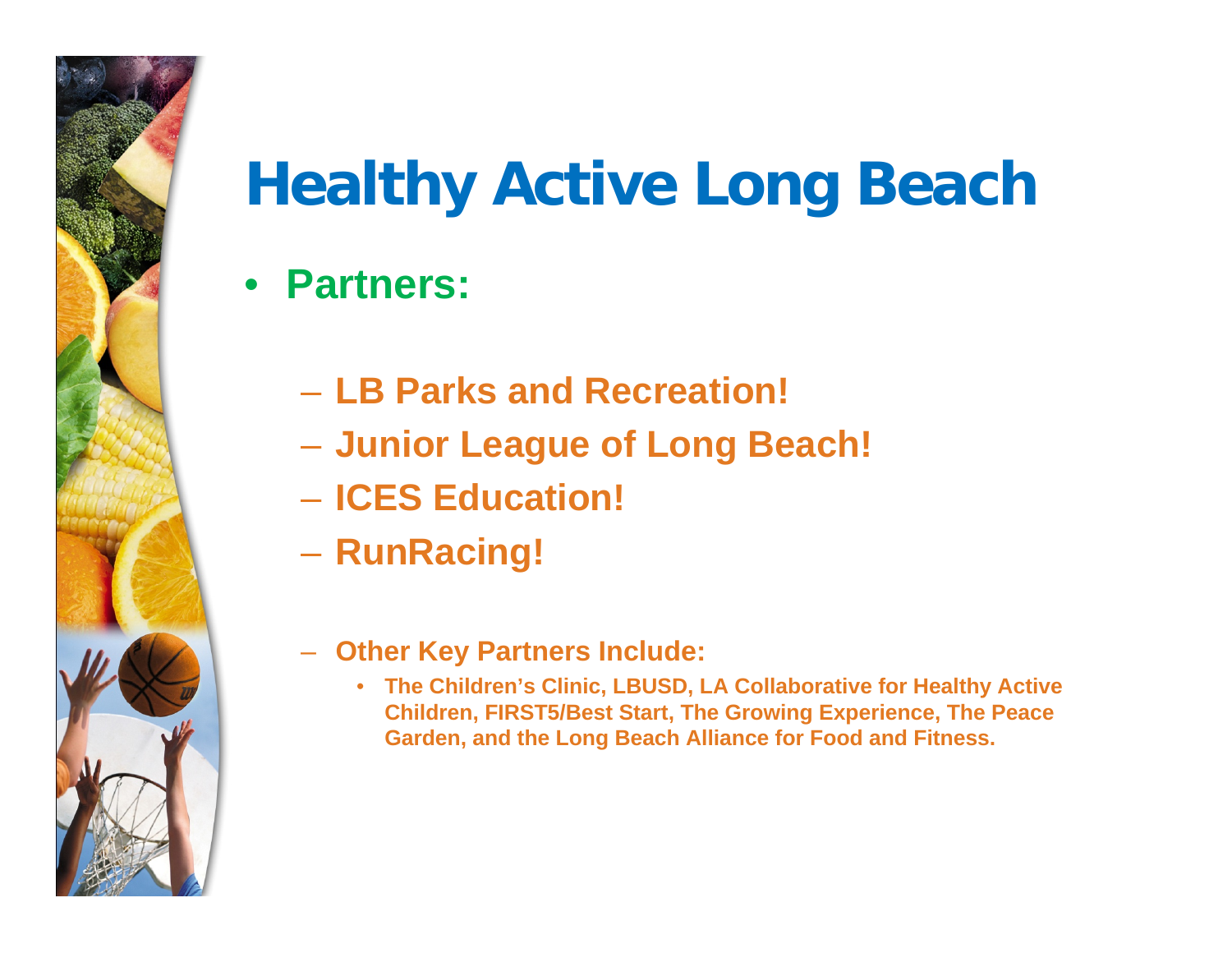ong Beach Department of Health and Human Services